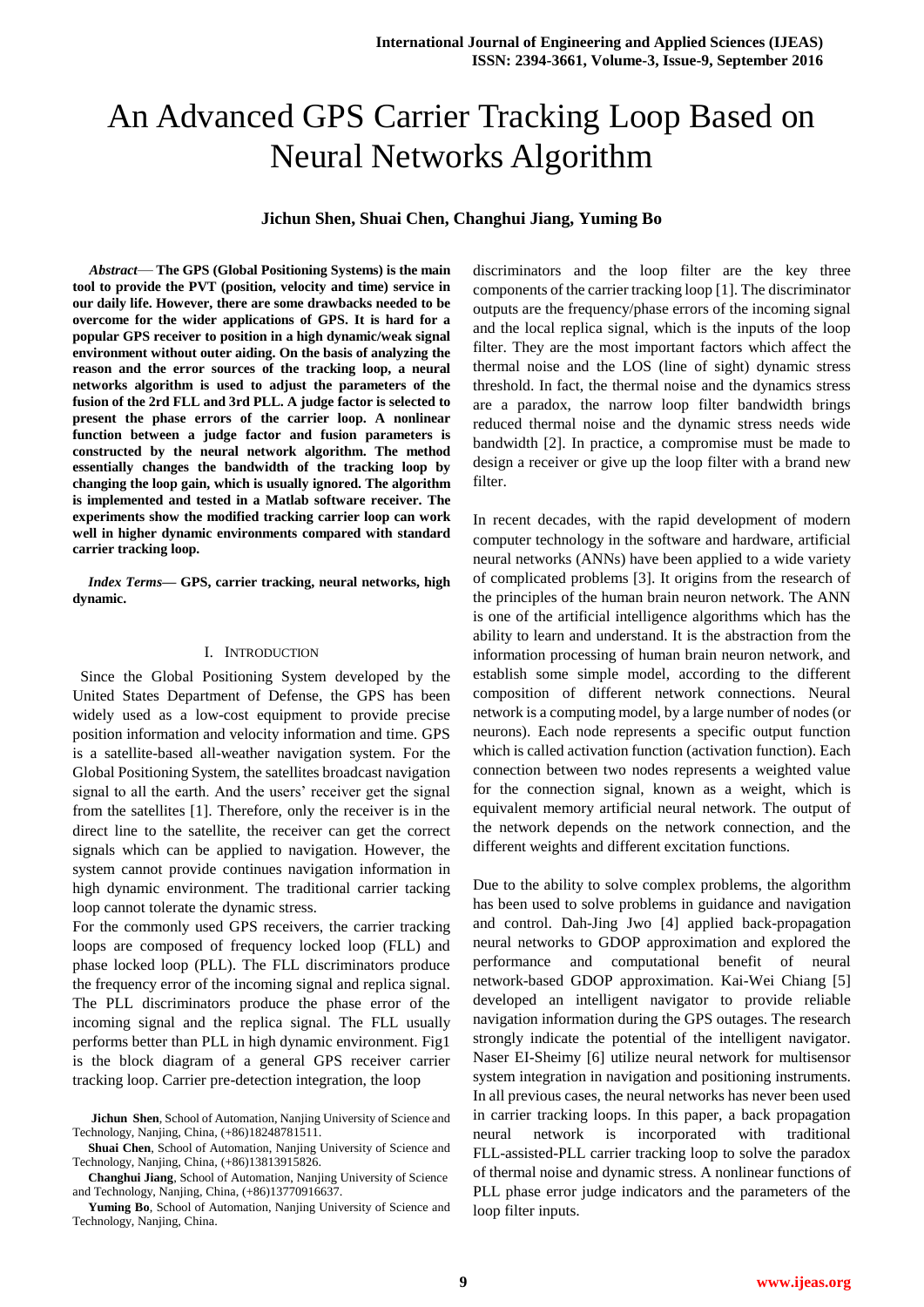

Fig. 1. Structure of generic GPS receiver carrier tracking loon

The rest of the paper is organized as follows. The second section of the paper is the introduction of the system design and details of the applied back-propagation artificial neural networks. The next is the performance evaluation of the algorithm and the conclusions.

## II. DESIGN OF THE PROPOSED CARRIER TRACKING LOOP

# *A. Structure of the Tracking Loop*

Generally, the traditional tracking loops are composed of frequency locked loop (FLL) and phase locked loop (PLL). The FLL discriminators produce the frequency error of the incoming signal and replica signal. The PLL discriminators produce the phase error of the incoming signal and the replica signal. When the carrier tracking loop locks well, the phase error is near to zero. The value of the phase error reflects the quality of the carrier tracking loop. An indicator factor is selected to judge the quality of the tracking loop.

$$
E = \cos(2\Delta\varphi) = \frac{I_p^2 - Q_p^2}{I_p^2 + Q_p^2}
$$

According to the characteristics of FLL and PLL, the PLL is sensitive to the dynamic stress, but it can provide more accurate velocity measurements compared with FLL. The FLL performs better in high dynamic environment. In order to design a robust receiver carrier tracking loop, the FLL should operate at wide bandwidth and the PLL operate at narrow bandwidth.

A Back-propagation neural networks is applied to construct the nonlinear functions of the indicator factor and the fusion parameters. The fusion parameters are adjusted according to the values of the indicator factor, which makes the carrier tacking loop to tolerate the thermal noise and the dynamic stress. The Fig2 detailed the design and the structure of the system. The back-propagation artificial networks algorithm was employed in the design.



Fig. 2. Scheme of the advanced carrier tracking loop.

### *B. The Back-propagation Neural Networks*

Neural networks (NN) are trainable and have the ability to

learn and understand, which can be used to map the input-output functions. They have been applied to solve a wide variety of complicated problems which cannot be processed with conventional theory. Because the NNs can be used as a "Black Box" and don"t need to describe the mathematics model. The most important is the way how a neuron is implemented and how they are connected. The back-propagation is the one of the most practical learning algorithms which learn and understand input-output functions from selected samples. The BPNN is a supervised algorithm which calculated the values of the gradient in the opposite direction of the flow of each node output [7]. When you submit your final version, after your paper has been accepted, prepare it in two-column format, including figures and tables.

BP neural network consists of an input layer and an output layer and one or more hidden layers, which are independent of each other. Input signals from the input neurons in turn through the various hidden layer neurons, the final output to the output neurons (Fig3). The input is the values of the indicator factor and the output is the fusion parameter of the loop filter (Fig2). The essence of BP algorithm is to find the minimum value of the error function. In this algorithm, the weighted coefficient of the negative gradient direction of the error function is modified by the steepest descent method in nonlinear programming.

BP uses a function called "active function" to describe the relationship between the output of the different layers, thus simulating the interaction between the layers. So the more commonly used active function is called S type [7]:

$$
f(x) = \frac{1}{(1 + \exp(-x))}
$$

This function is smooth and continuous and differentiable.

$$
f(x) = x(1-x)
$$

Where:  $x \in (-\infty, +\infty)$ , and  $f(x) \in (0,1)$ .

The connection weights of the network are changed constantly under the stimulation of the external input sample, which is the dynamic adjustment of the weights of the connections. The core is the weight adjustment rules, which is the adjustments rules in the process of changing the connection weights of each neuron of the layers.



Fig. 3. A three-layer of back-propagation neural network

The nonlinear function of the two variables is built by training the back-propagation neural networks based on the input samples and the output samples. And then it can be used as a "Black Box" in the design. The training procedures can be explained as following steps [7]:

Step One: Set the initial values of  $w_{ij}$ ,  $w_{jk}$ ,  $b_j$ ,  $b_k$ .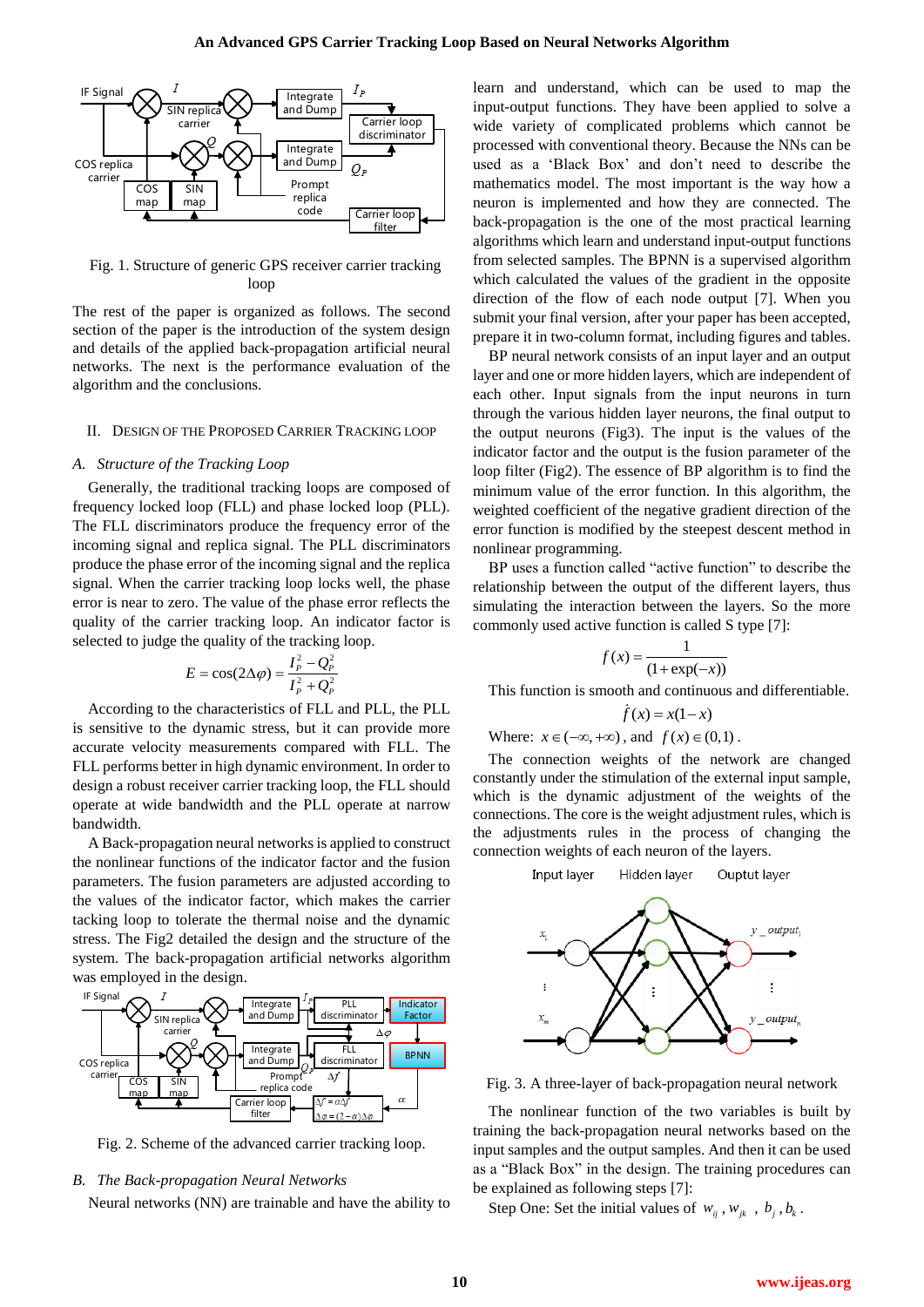Step Two: Input the training input samples and the desired outputs.

$$
x\_input = (x_1, x_2, x_3, ..., x_m)
$$
  

$$
d\_output = (d_1, d_2, d_3, ..., d_n)
$$

Step Three: Calculate the inputs and outputs for the  $j<sup>th</sup>$ hidden neuron:

$$
h\_input_j = \sum_{i=1}^{m} w_{ij} x_i - hidden\_b_j
$$

$$
h\_output_j = f(h\_input_j)
$$

Step Four: Calculate the inputs and outputs for the  $k^{\text{th}}$ output neuron:

$$
y\_input_k = \sum_{j=1}^{p} w_{jk} h\_output_j - output\_b_k
$$

 $y_$  *<i>cutput<sub>k</sub>* =  $f(y_$  *input<sub>k</sub>* $)$ 

Step Five: Calculate the error of the  $k^{\text{th}}$  output neuron.<br>  $\delta_k = (d_k - y \_output_k) f(y \_input_k) =$ 

$$
\delta_k = (d_k - y_{\text{u}}\text{output}_k)\dot{f}(y_{\text{u}}\text{input}_k) =
$$

$$
\delta_k = (d_k - y_{output_k}) f(y_{input_k}) =
$$
  

$$
y_{output_k} (1 - y_{output_k}) (d_k - y_{output_k})
$$

Step Six: Calculate the error of the  $j<sup>th</sup>$  hidden neuron.

$$
\delta_j = \dot{f}(h\_input_j) \sum_{k=1}^n w_{jk} \delta_k =
$$
  

$$
h\_input_j (1 - h\_input_j) \sum_{k=1}^n w_{jk} \delta_k
$$

 Step Seven: Correct the connect weights and thresholds between input layer, hidden layer and output layer.

$$
\Delta w_{jk} = \eta \delta_k h_ \text{output}_j \quad \Delta output_- b_k = \eta \delta_k
$$
  

$$
\Delta w_{ij} = \eta \delta_j x_i \quad \Delta hidden_- b_j = \eta \delta_j
$$

Update  $w_{jk}$  and *output*  $\Delta b_k$ :

$$
w_{jk} = w_{jk} + \Delta w_{jk},
$$

$$
output_b_k = output_b_k + \Delta output_b_k
$$

Update  $w_{ij}$  and *output*  $\Delta b_j$ :

$$
w_{ij} = w_{ij} + \Delta w_{ij}, \ output\_b_j = hidden\_b_j + \Delta hidden\_b_j
$$

Calculate the error cost function:

$$
error\_cost = \frac{1}{2} \sum_{i=1}^{n} (y\_output_i - d\_output_i)^2
$$

Repeat the steps until the cost function reaches to a desired range.

Where  $m$  is the number of the input layer neurons and  $p$  is the number of the hidden layer neurons and  $n$  is the number of the output layer neurons.

Input samples vector:

$$
x\_input = (x_1, x_2, x_3, ..., x_m)
$$

Desired output samples vector:

$$
d\_output = (d_1, d_2, d_3, ..., d_n)
$$

Input vector of hidden layer:

$$
h\_input = (h\_input_i, h\_input_2, ..., h\_input_p)
$$

Output vector of hidden layer:  
\n
$$
h_{output} = (h_{output_i}, h_{output_2}, ..., h_{output_p})
$$

Input vector of output layer:

vector of output layer:  

$$
y\_input = (y\_input_1, y\_input_2, ..., y\_input_n)
$$

Output vector of output layer:  
\n
$$
y\_output = (y\_output_1, y\_output_2, ..., y\_output_n)
$$
  
\nLearning rate:  $\eta$ 

The connection weights of the input layer neurons and the output layer neurons:  $w_{ij}$ 

The connection weights of the hidden layer neurons and the output layer neurons: *wjk*

Thresholds of the hidden layer neuron:  $b_j$ 

Thresholds of the output layer neuron:  $b_k$ Error function:

1  $\frac{1}{2} \cos t = \frac{1}{2} \sum_{i=1}^{n} (y_0 - output_i - d_0 - output_i)$ *error*  $\frac{1}{2} \sum_{i=1}^{n} (y \text{ output}_i - d \text{ output}_i)$ 

# III. TEST AND SIMULATION

2

Finally, a test platform and tool is necessary for the evaluation of the algorithm. A software designed receiver is a low-cost and flexible tool to operate and evaluate the performance of the proposed scheme.

## *A. GPS IF Signal Collector*

A hardware GPS signal simulator is necessary for the test of the proposed algorithm. Because it is the hard to verify the algorithm in real high dynamic environment. The algorithm is implemented and tested in a Matlab GNSS software receiver developed by our lab research group. Fig5 shows the details of GPS IF data collecting equipment. Several high dynamic scenarios are designed and simulated in the hardware signal simulator. The GPS IF data are collected by the IF signal collector after the signal passing through the antenna due to the computer cannot directly process the GPS high-frequency signal data. The sampling frequency of the collected GPS L1 signal is 16.369MHz and the intermediate frequency is 3.996MHz, the data type is "int".



Fig. 4. The flow chart of the collected GPS L1 signal



Fig. 5. 3D plot of the selected trajectory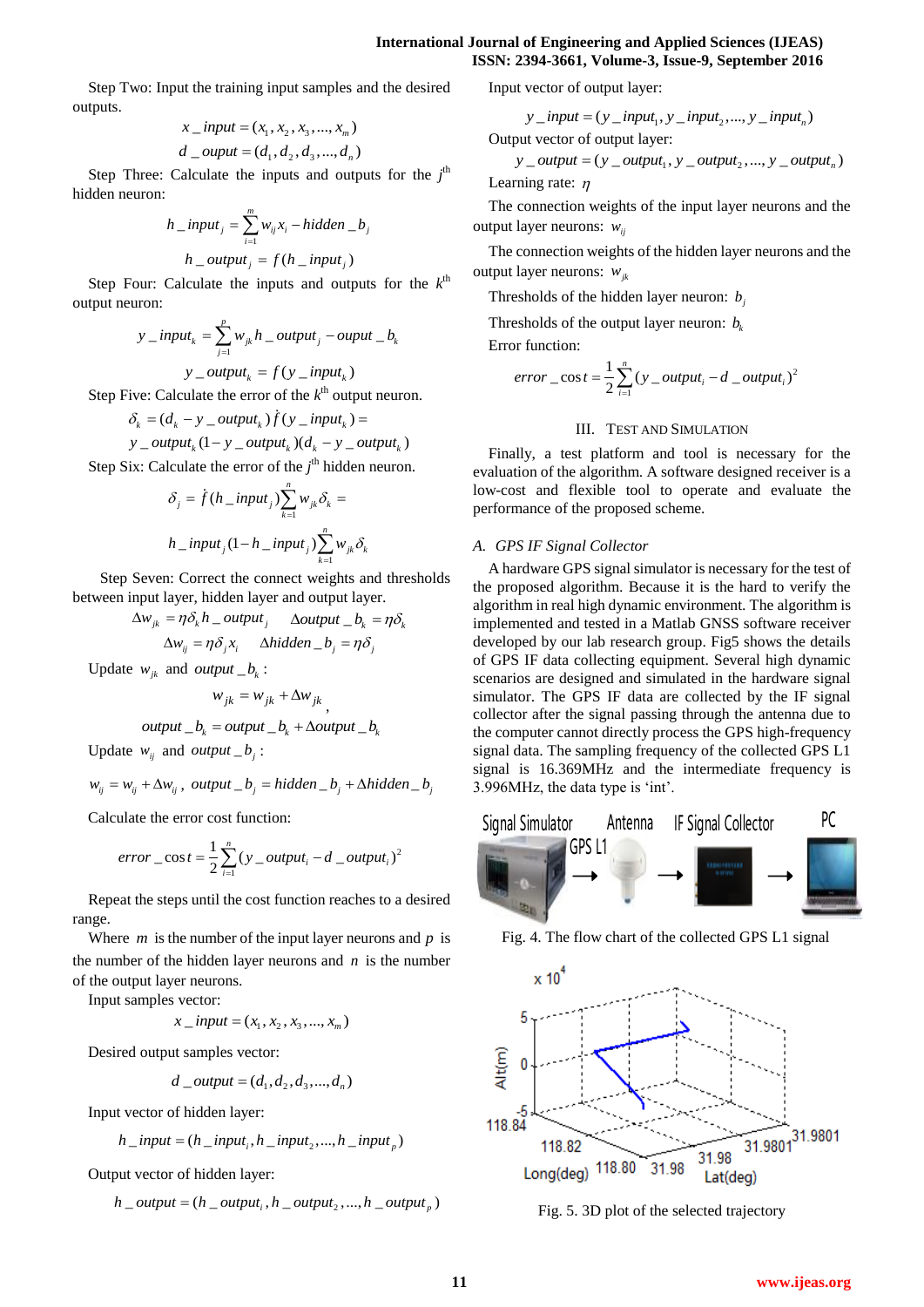#### **An Advanced GPS Carrier Tracking Loop Based on Neural Networks Algorithm**



#### IV. RESULTS

Two different tracking schemes are employed for GNSS signals tracking of the same high dynamic trajectory. They include FLL-assisted-PLL (40Hz, 25Hz) and the FLL-assisted-PLL based on BPNN (FBPPLL). Tracking performance of the two schemes are evaluated according to the phase error of the phase discriminator and the I and Q values in the same high dynamic trajectory.

#### *A. Performance Evaluation*

The main purpose of the carrier tracking loop is to tracking the navigation signal and replica it. The phase errors is the output of the PLL discriminator which can be a practical index to measuring the tracking performance. Fig9, Fig10, Fig11 and Fig12 shows the calculated phase errors of four different tracking channels for the same high dynamic trajectory. The FBPPLL phase error is much smaller than the conventional tracking algorithm (40Hz FLL and 25Hz PLL PIT 1ms). Fig13, Fig14, Fig15and Fig16 shows the I and Q values of the carrier tracking loop. When the tracking loop works well. The I is composed of the navigation data and the Q is just noise. Fig8 shows the Q values of the FBPPLL is much smaller than the conventional carrier tracking loops.



Fig. 9. Output of the PLL discriminator



Fig. 10. Output of the PLL discriminator



Fig. 11. Output of the PLL discriminator



Fig. 12. Output of the PLL discriminator